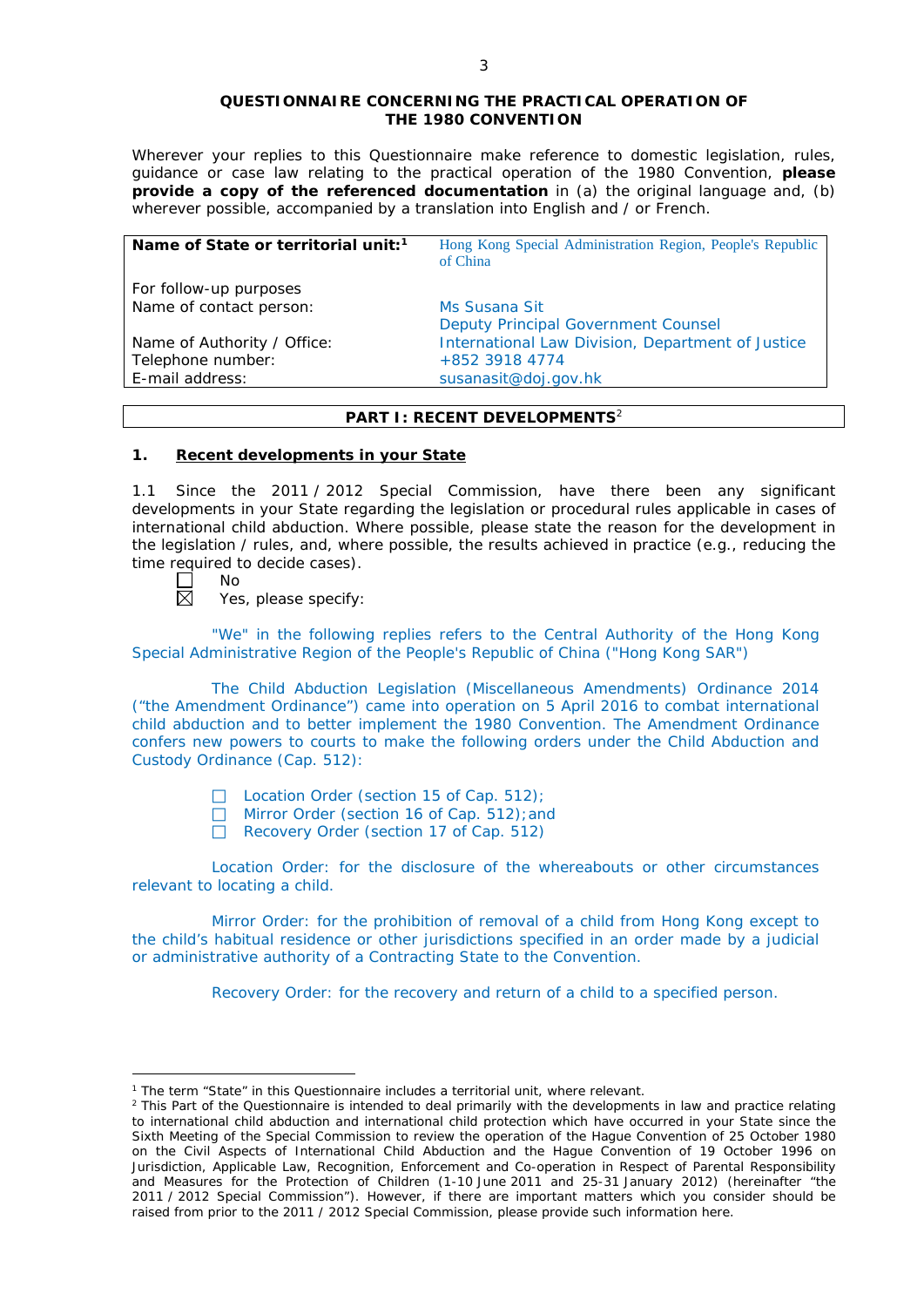1.2 Please provide a brief summary of any significant decisions concerning the interpretation and application of the 1980 Convention rendered since the 2011 / 2012 Special Commission by the relevant authorities<sup>3</sup> in your State including in the context of the 20 November 1989 United Nations Convention on the Rights of the Child and relevant regional instruments.

In the recent case of M v E [2015] HKFLR 337; [2015] HKCU 1247 , the Hong Kong Court of Appeal held that:

In construing the term "rights of custody", it is the duty of the Court to construe the Convention broadly as an international agreement according to its general tenor and purpose, without attributing to any of its terms a specialist meaning which the word or words in question may have acquired under the domestic law of Hong Kong SAR.

The distinction between "rights of custody" and "access" must be kept in proper perspective because in situations where one parent has only the right of access to a child, if in fact he or she also has the right, not merely to be consulted but also to object to the removal of the children from the country of habitual residence, then that parent has the right of custody in the Convention sense. This is so even if this right is to support rights of access rather than to protect rights of custody.

For the details of this case, please refer to the judgment which may be found at:

http://legalref.judiciary.gov.hk/lrs/common/search/search\_result\_detail\_frame.jsp?DI S=98811&QS=%2B&TP=JU

1.3 Please provide a brief summary of any other significant developments in your State since the 2011 / 2012 Special Commission relating to international child abduction.

Please see reply to 1.1 above.

## **2. Issues of compliance**

2.1 Are there any States Parties to the 1980 Convention with whom you are having particular challenges in achieving successful co-operation? Please specify the challenges you have encountered and, in particular, whether the problems appear to be systemic.<br>  $\boxtimes$  No

- No
- Yes, please specify:

Please insert text here

2.2 Are you aware of situations / circumstances in which there has been avoidance / evasion of the 1980 Convention?

- $\boxtimes$ No
	- Yes, please specify:
	- Please insert text here

## **PART II: THE PRACTICAL OPERATION OF THE 1980 CONVENTION**

## **3. The role and functions of Central Authorities designated under the 1980 Convention**<sup>4</sup>

#### *In general*

 $\Box$ 

-

3.1 Have any challenges arisen in practice in achieving effective communication or cooperation with other Central Authorities?

|  | ו<br>١ı |
|--|---------|
|  |         |

Yes, please specify:

<sup>&</sup>lt;sup>3</sup> The term "relevant authorities" is used in this Questionnaire to refer to the judicial or administrative authorities with decision-making responsibility under the 1980 Convention. Whilst in the majority of States Parties such "authorities" will be courts (*i.e.*, judicial), in some States Parties administrative authorities remain responsible for decision-making in Convention cases.

<sup>&</sup>lt;sup>4</sup> See also Section 5 below on "Ensuring the safe return of children" which involves the role and functions of Central Authorities.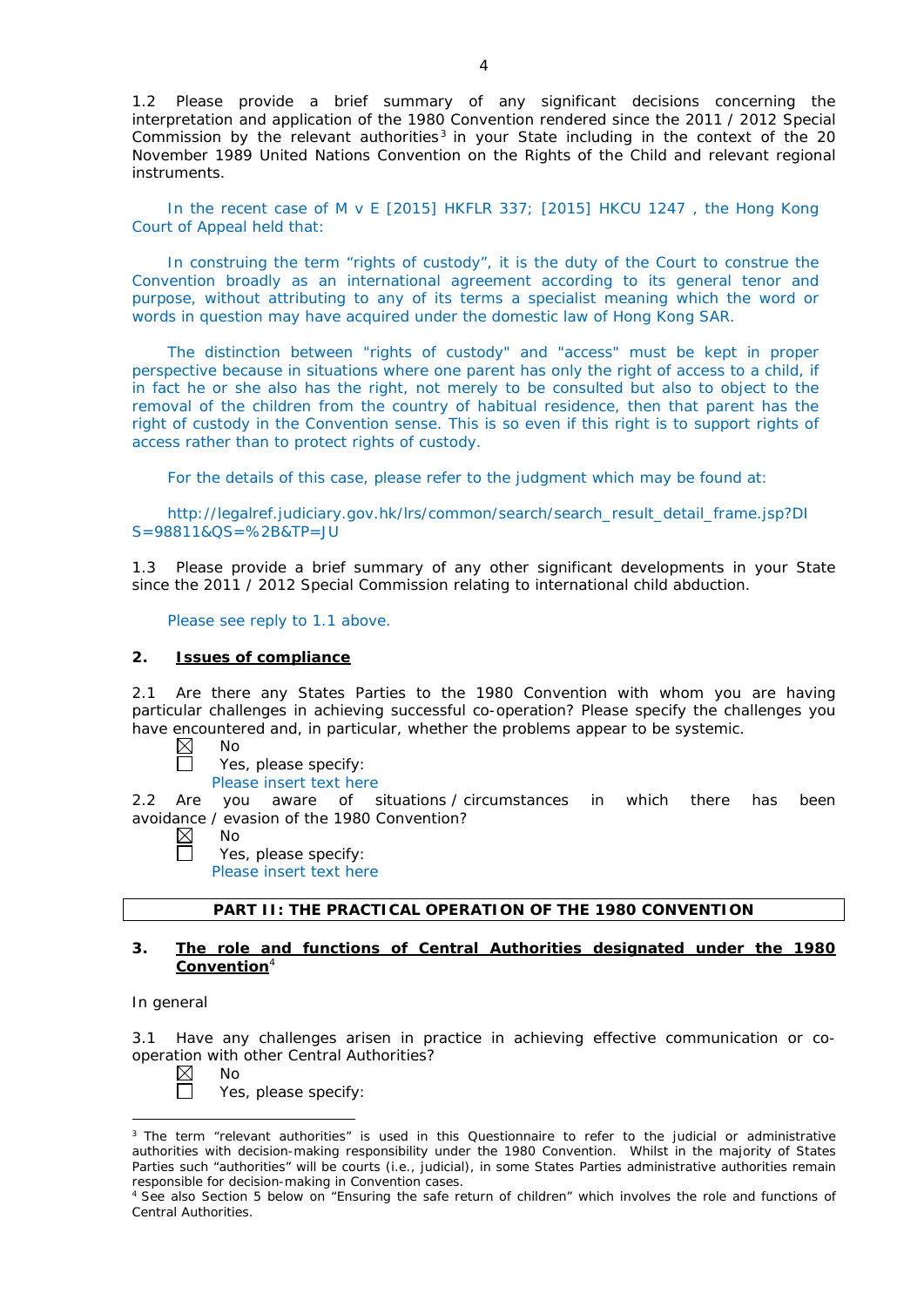### Please insert text here

3.2 Have any of the duties of Central Authorities, as set out in **Article 7** of the 1980 Convention, raised any particular problems in practice either in your State, or in States Parties with whom you have co-operated?

 $\boxtimes$ No Ħ

 $\Box$ 

Yes, please specify: Please insert text here

3.3 Has your Central Authority encountered any challenges with the application of any of the 1980 Convention provisions? If so, please specify.  $\boxtimes$ 

No Yes, please specify: Please insert text here

### *Legal aid and representation*

3.4 Do the measures your Central Authority takes to provide or facilitate the provision of legal aid, legal advice and representation in return proceedings under the 1980 Convention (**Art. 7(2)-(g)**) result in delays in proceedings either in your own State, or, where cases originate in your State, in any of the requested States you have dealt with?<br>  $\boxtimes$  No<br>
Yes, please specify:

| ⇃ | N٥                      |
|---|-------------------------|
|   | Yes, please specify:    |
|   | Please insert text here |

3.5 Are you aware of any other challenges in your State, or, where cases originate in your State, in any of the requested States you have dealt with, regarding the obtaining of legal aid, advice and / or representation for either left-behind parents or taking parents?<sup>5</sup>

| л<br>ר |
|--------|
|        |

| .                       |
|-------------------------|
| Yes, please specify:    |
| Please insert text here |

#### *Locating the child*

3.6 Has your Central Authority encountered any challenges with locating children in cases involving the 1980 Convention, either as a requesting or requested State?

- $\boxtimes$ No
	- Yes, please specify the challenges encountered and what steps were taken or are considered to be taken to overcome these challenges: Please insert text here

3.7 Has your Central Authority worked with any external agencies to discover the whereabouts of a child wrongfully removed to or retained within your State (*e.g.*, the police, Interpol, private location services)?

 $\Box$ No  $\overline{\boxtimes}$ 

<u>.</u>

Yes, please share any good practice on this matter:

We work closely with the police, immigration and social welfare officers. Each of these agencies has established a contact point for the purpose of handling child abduction cases to facilitate efficient communication and coordination actions.

<sup>5</sup> See paras 1.1.4 to 1.1.6 of the "Conclusions and Recommendations of the Fifth Meeting of the Special Commission to review the operation of the *Hague Convention of 25 October 1980 on the Civil Aspects of International Child Abduction* and the practical implementation of the *Hague Convention of 19 October 1996 on Jurisdiction, Applicable Law, Recognition, Enforcement and Co-operation in Respect of Parental Responsibility and Measures for the Protection of Children* (30 October – 9 November 2006) (hereinafter referred to as the ["Conclusions and Recommendations of the 2006 Special Commission"](https://assets.hcch.net/upload/concl28sc5_e.pdf)) and paragraphs 32 to 34 of the [Conclusions and Recommendations of the Special Commission](https://assets.hcch.net/upload/wop/concl28sc6_e.pdf) to review the operation of the Hague Convention of *[19 October 1980 on Jurisdiction, Applicable law, Recognition, Enforcement and Co-operation in Respect of](https://assets.hcch.net/upload/wop/concl28sc6_e.pdf)  [Parental Responsibility and Measures for the Protection of Children](https://assets.hcch.net/upload/wop/concl28sc6_e.pdf)* (1-10 June 2011 and 25-31 January 2012) (hereinafter the "C&R of the 2011/2012 Special Commission") (available on the Hague Conference website at < www.hcch.net > under "Child Abduction Section" then "Special Commission meetings").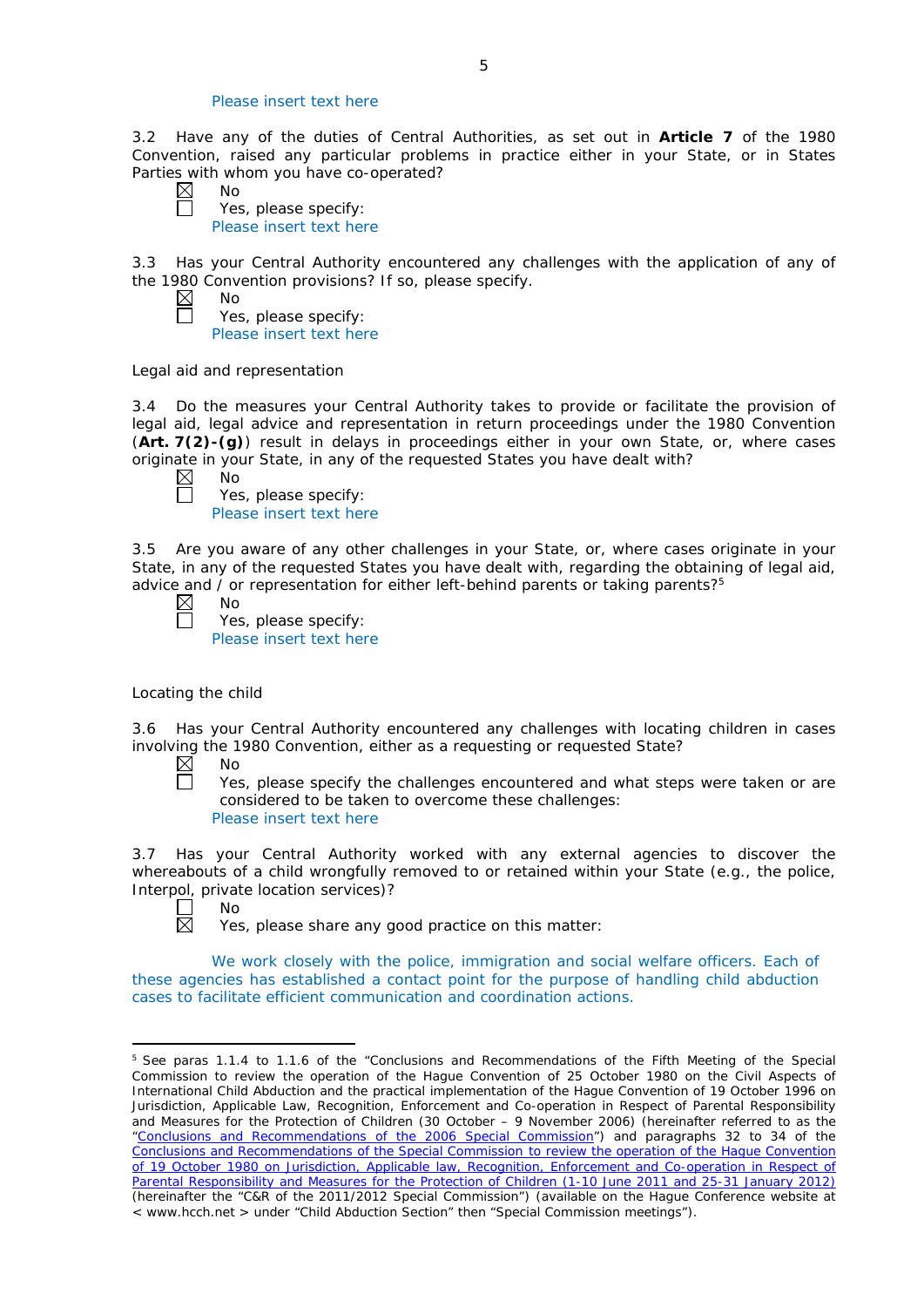*Information exchange, training and networking of Central Authorities*

3.8 Has your Central Authority shared its expertise with another Central Authority or benefited from another Central Authority sharing its expertise with your Central Authority, in accordance with the Guide to Good Practice – Part I on Central Authority Practice?6

 $\Box$  $\overline{\boxtimes}$ 

No

Yes, please specify:

From time to time, we exchange information with other Central Authorities on domestic laws as well as practices relating to the operation of the Convention through case dealings and conferences.

3.9 Has your Central Authority organised or participated in any other networking initiatives between Central Authorities such as regional meetings via conference call or videoconference? No

- П 岗
- Yes, please specify:

The Asia Pacific Regional Office of the Hague Conference on Private International Law was established in Hong Kong SAR in 2012. Through this Regional Office, Hong Kong SAR organised and participated in regional meetings, conferences and seminars held in Hong Kong and in places in the Asia Pacific Region.

### *Statistics*<sup>7</sup>

3.10 If your Central Authority does not submit statistics through the web-based INCASTAT database, please explain why.

We submit statistics through the web-based INCASTAT on a regular basis.

### *Prompt handling of cases*

 $N<sub>0</sub>$ 

3.11 Does your Central Authority have mechanisms in place to ensure the prompt handling of cases?



Yes, please specify:

Return applications are usually handled by two case counsels to ensure that the applications are dealt with expeditiously. When a return proceeding is commenced, a short return date is ususally sought from the court to make sure that the proceeding is adhered to the 6-week time frame as far as possible. Case counsels will continue to observe the development of the case even though the applicant or his lawyer has taken over the proceedings so that assistance can be rendered immediately to the court and the parties concerned whenever required.

3.12 If your Central Authority is experiencing delays in handling cases please specify the main reasons for these delays:

We have not experienced any delay in handling cases.

## **4. Court proceedings & promptness**

4.1 Has your State limited the number of judicial or administrative authorities who can hear return applications under the 1980 Convention (*i.e.*, concentration of jurisdiction")?8 Yes

 $\boxtimes$  $\Box$ 

<u>.</u>

No, please indicate if such arrangements are being contemplated:

 $6$  Available on the Hague Conference website at < www.hcch.net > under "Child Abduction Section" then "Guides to Good Practice". See, in particular, Chapter 6.5 on twinning arrangements.

<sup>7</sup> See paras 1.1.16 to 1.1.21 of the Conclusions and Recommendations of the 2006 Special Commission (*supra.*  note 5).

<sup>8</sup> See, *The [Judges' Newsletter](https://www.hcch.net/en/instruments/conventions/publications2/judges-newsletter)* on International Child Protection – Vol. XX / [Summer-Autumn 2013](https://assets.hcch.net/upload/newsletter/nl2013tome20en.pdf) the special focus of which was "Concentration of jurisdiction under the *Hague Convention of 25 October 1980 on the civil aspects of International Child Abduction* and other international child protection instruments".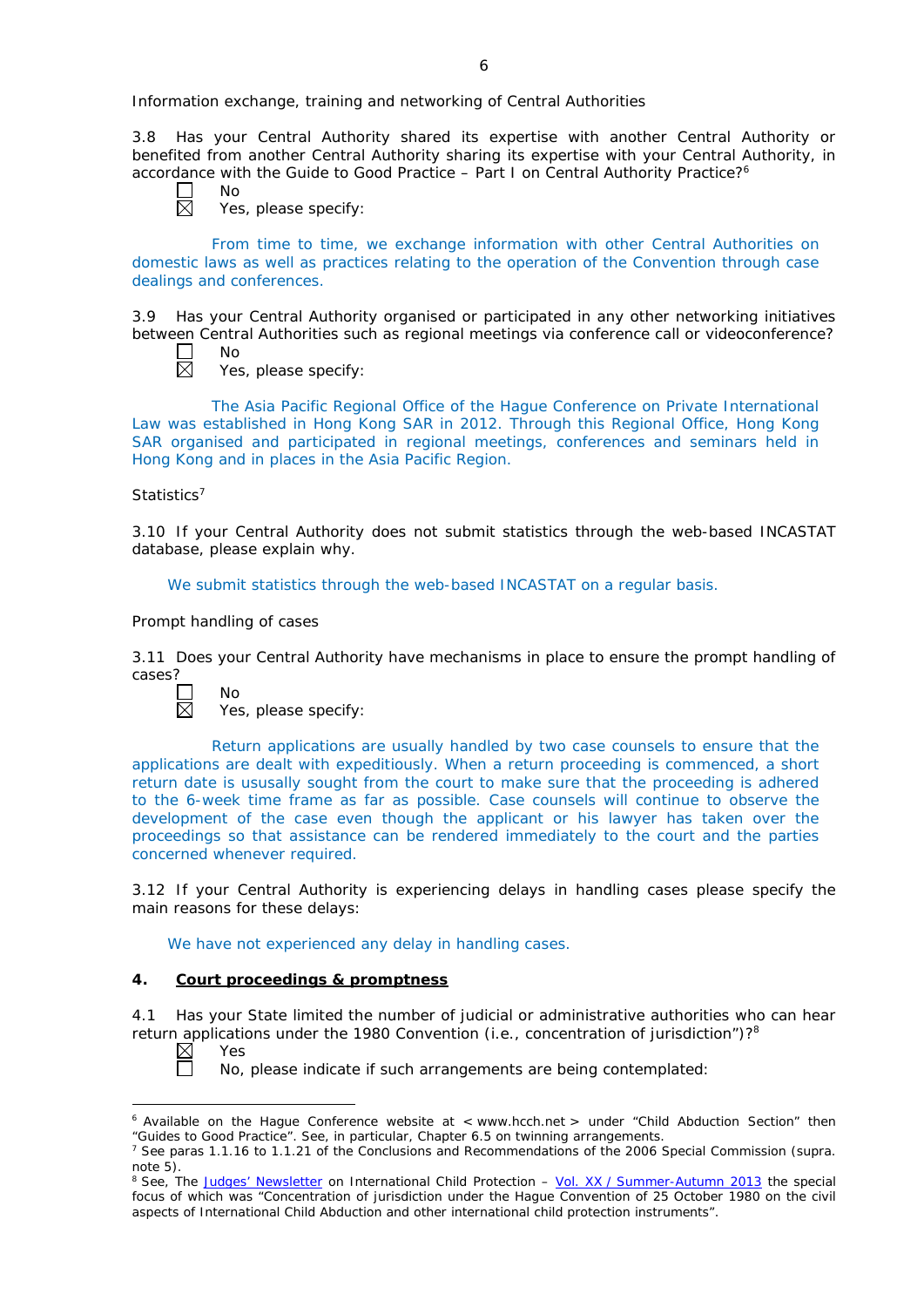## Please insert text here

4.2 Does your State have mechanisms in place to handle return decisions within six weeks (*e.g.*, production of summary evidence, limitation of appeals, swift enforcement)?

岗

No

Yes, please explain:

Return proceedings are governed by the Rules of the High Court which provide, inter alia, for the exchange of affidavit evidence only and within stipulated time limits. Oral evidence is generally not allowed and if allowed, it is at the discretion of the judge on a case by case basis and in exceptional circumstances. In addition, strict timeframes are set by judges during the course of the proceedings to ensure that the applications are expeditiously dealt with and a decision be reached within the 6-week period and if not practicable within the shortest possible period.

4.3 If your response to the previous question is No, does your State contemplate implementing mechanisms to meet the requirement of prompt return under the 1980 Convention (*e.g.*, procedures, bench-books, guidelines, protocols)?

 $\Box$ No, please explain: Please insert text here  $\Box$ Yes, please explain:

Please insert text here

4.4 If your State is experiencing delays in handling return decisions please specify the main reasons for these delays:

We have not experienced any delays in handling return decisions.

4.5 Do your courts regularly order immediate protective measures when initiating the return procedure, so as to prevent a new removal and minimize the harm to the child (*e.g.*, prohibit removal of the child from the jurisdiction, retain documentation, grant provisional access rights to the left-behind parent)?

- No, please explain:  $\Box$ 
	- Please insert text here
- $\boxtimes$ Yes, please explain:

The court usually makes an order to prohibit the removal of the child from the jurisdiction of Hong Kong SAR once a return proceeding is commenced. The court order will also request the abducting parent to deliver the travel documents of the child to the court for safe keeping pending resolution of the proceeding.

4.6 Do your courts make use of direct judicial communications to ensure prompt proceedings?

| ٧ |
|---|

 $\Box$ 

No, please explain: Please insert text here

4.7 If your State has not designated a sitting judge to the International Hague Network of Judges does your State intend to do so in the near future?

- Yes  $\Box$ 
	- No, please explain:

Please insert text here

4.8 Please comment upon any cases (whether your State was the requesting or requested State), in which the judge (or decision-maker) has, before determining an application for return, communicated with a judge or other authority in the requesting State regarding the issue of the child's safe return. What was the specific purpose of the communication? What was the outcome?

We are not aware of any such case.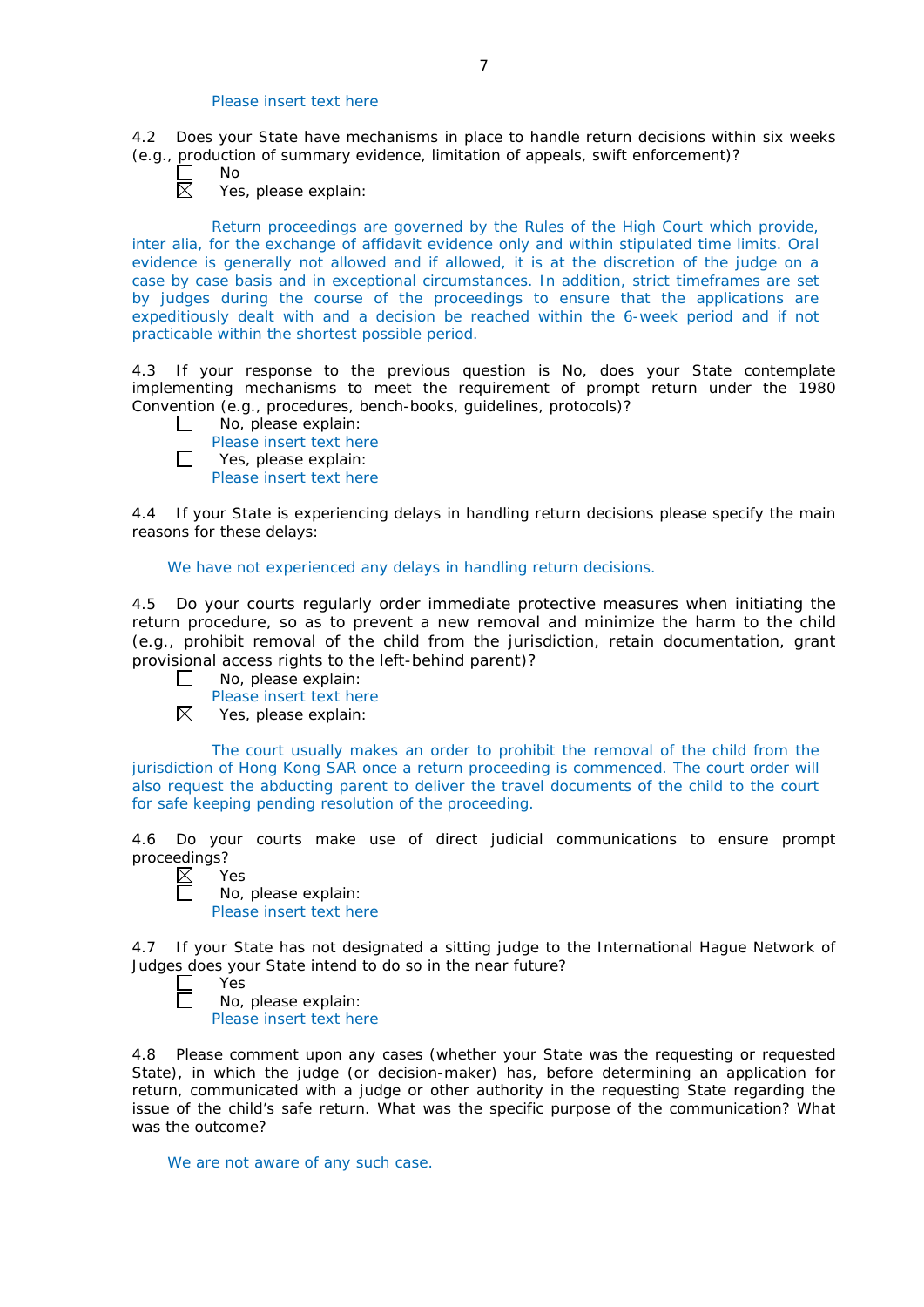## **5. Ensuring the safe return of children**<sup>9</sup>

*Methods for ensuring the safe return of children*<sup>10</sup>

5.1 What measures has your Central Authority taken to ensure that the recommendations of the 2006 and 2011 / 2012 Special Commission meetings<sup>11</sup> regarding the safe return of children are implemented?

Protective measures in the form of conditions and undertakings are incorporated in the return order to safeguard the welfare/interests of the child upon his return and until the intervention of the court in the requesting State. Maintain close liaison with the requesting Central Authority to ensure that the protective measures are duly complied with and, if possible, ensure that a mirror order is in place before the child's return. Secure information from the requesting Central Authority concerning services and facilities available in the requesting State to safeguard the child (and the taking parent where appropriate) and ensure that the taking parent who wishes to return with the child is provided with such information.

5.2 In particular, in a case where the safety of a child is in issue and where a return order has been made in your State, how does your Central Authority ensure that the appropriate child protection bodies in the *requesting* State are alerted so that they may act to protect the welfare of a child upon return (until the appropriate court in the requesting State has been effectively seised)?

We will request the requesting Central Authority to alert the appropriate protection agencies in the requesting State to ensure that protective measures and services necessary for the safe return of the child are in place before the child's return. We will continue to maintain close liaison with the requesting Central Authority to monitor that any conditions or undertakings embodied in the return order for the protection of the child's welfare are duly observed until legal proceedings in the Requesting State are on foot.

5.3 Where there are concerns in the requested State regarding possible risks for a child following a return, what conditions or requirements can the relevant authority in your State put in place to minimise or eliminate those concerns?

In case where there are concerns regarding possible risks to a child following his return to Hong Kong SAR, we are prepared to apply to court for a mirror order embodying the protective measures taken on a provisional basis in the requested State. We will serve the order on the protective bodies including the police and the social welfare agencies and maintain close contact with them to ensure that the child is well taken care of upon return and the protective measures/conditions put in place are implemented and adhered to. Domestic proceedings e.g. wardship proceedings, to enhance the protection of the child's welfare will be resorted to, if necessary, by the appropriate authority after the child's return.

## *Use of the 1996 Convention to ensure a safe return*

5.4 If your State is not Party to the 1996 Convention, is consideration being given to the possible advantages of the 1996 Convention in providing a jurisdictional basis for urgent protective measures associated with return orders (**Arts 7 and 11**), in providing for their recognition by operation of law (**Art. 23**), and in communicating information relevant to the protection of the child (**Art. 34**)?

No  $\Box$ 

Yes, please explain: Please insert text here

<sup>&</sup>lt;u>.</u>

<sup>&</sup>lt;sup>9</sup> See Art. 7(2) *h*) of the 1980 Convention.<br><sup>10</sup> Where relevant, please make reference to the use of undertakings, mirror orders and safe harbour orders and other such measures in your State.

<sup>11</sup> See the [Conclusions and Recommendations](https://assets.hcch.net/upload/concl28sc5_e.pdf) of the Special Commission of 2006 (*supra.* note 5) at paras 1.1.12 and 1.8.1 to 1.8.2 and 1.8.4 to 1.8.5 and the Appendix to the Conclusions and Recommendations and the [Conclusions and Recommendations](https://assets.hcch.net/upload/wop/concl28sc6_e.pdf) of the 2011 / 2012 Special Commission (*supra.* note 5).at paras 39-43.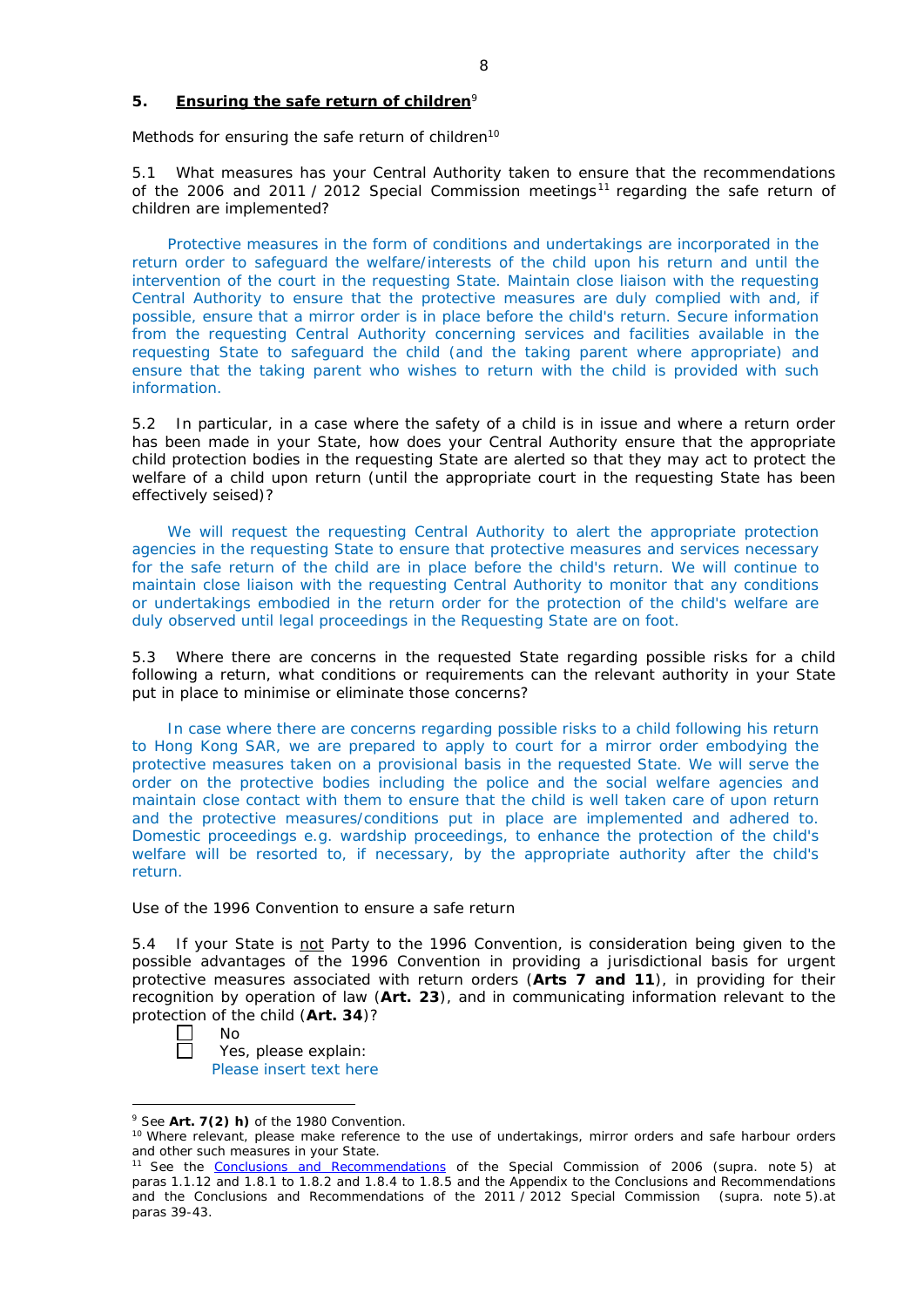#### *Protection of primary carer*

5.5 Are you aware of cases in your State where a primary carer taking parent, for reasons of personal security (*e.g.*, domestic or family violence, intimidation, harassment, etc.) or others, has refused or has not been in a position to return with the child to the requesting State? How are such cases dealt with in your State? Please explain and provide case examples where possible.

#### We are not aware of any such cases.

5.6 In particular, would your authorities consider putting in place measures to protect the primary carer upon return in the requesting State as a mean to secure the safe return of the child? Please explain and provide case examples where possible.

We will relay the concern of the primary carer to the Central Authority of the requesting State with a view to finding a solution to ensure the primary carer can return safely with the child. For example, we may explore with the Central Authority of the requesting State if separate accomodation for the abducting parent and the child can be provided upon their return and what other safety measures can be in place before the return. We may also suggest the left behind parent to withdraw any criminal charge/complaint that he/she has filed against the abducting parent in the requesting State.

#### *Post-return information*

5.7 In cases where measures are put in place in your State to ensure the safety of a child upon return, does your State (through the Central Authority, or otherwise) attempt to monitor the effectiveness of those measures upon the child's return? Would you support a recommendation that States Parties should co-operate to provide each other with follow-up information on such matters, insofar as is possible?

Close contacts are maintained with the requesting Central Authority to monitor the effectiveness and implementation of those interim protective measures embodied in the return order upon the child's return. We fully support the recommendation that States Parties should co-operate to provide each other with follow-up information on the enforcement of protective measures, insofar as is possible.

5.8 If your State is not Party to the 1996 Convention, is consideration being given to the possible advantages of the 1996 Convention in providing a jurisdictional basis for requesting a report on the situation of the child upon return to the State of habitual residence (**Art. 32- (a)**)?

Yes, please explain:

No

It is good practice to liaise closely with the Central Authority of the habitual residence to monitor the situation of the child upon return.

## **6. Voluntary agreements and mediation**

6.1 How does your Central Authority (either directly or through any intermediary) take, or is it considering taking, appropriate steps under **Article 7-(c)** to secure the voluntary return of the child or to bring about an amicable resolution of the issues? Please explain:

We will meet with/write to the abducting parent to persuade him/her to return the child voluntarily. In particular, we will explain clearly to him/her that the return of the child does not mean the granting of rights of custody to the left behind parent and that the issues concerning such rights and the welfare of the child will have to be decided by the courts of the habitual residence. We will also encourage the parties to communicate with each other directly to resolve the disputes among themselves and remind them of the advserse impact of court proceedings on the child.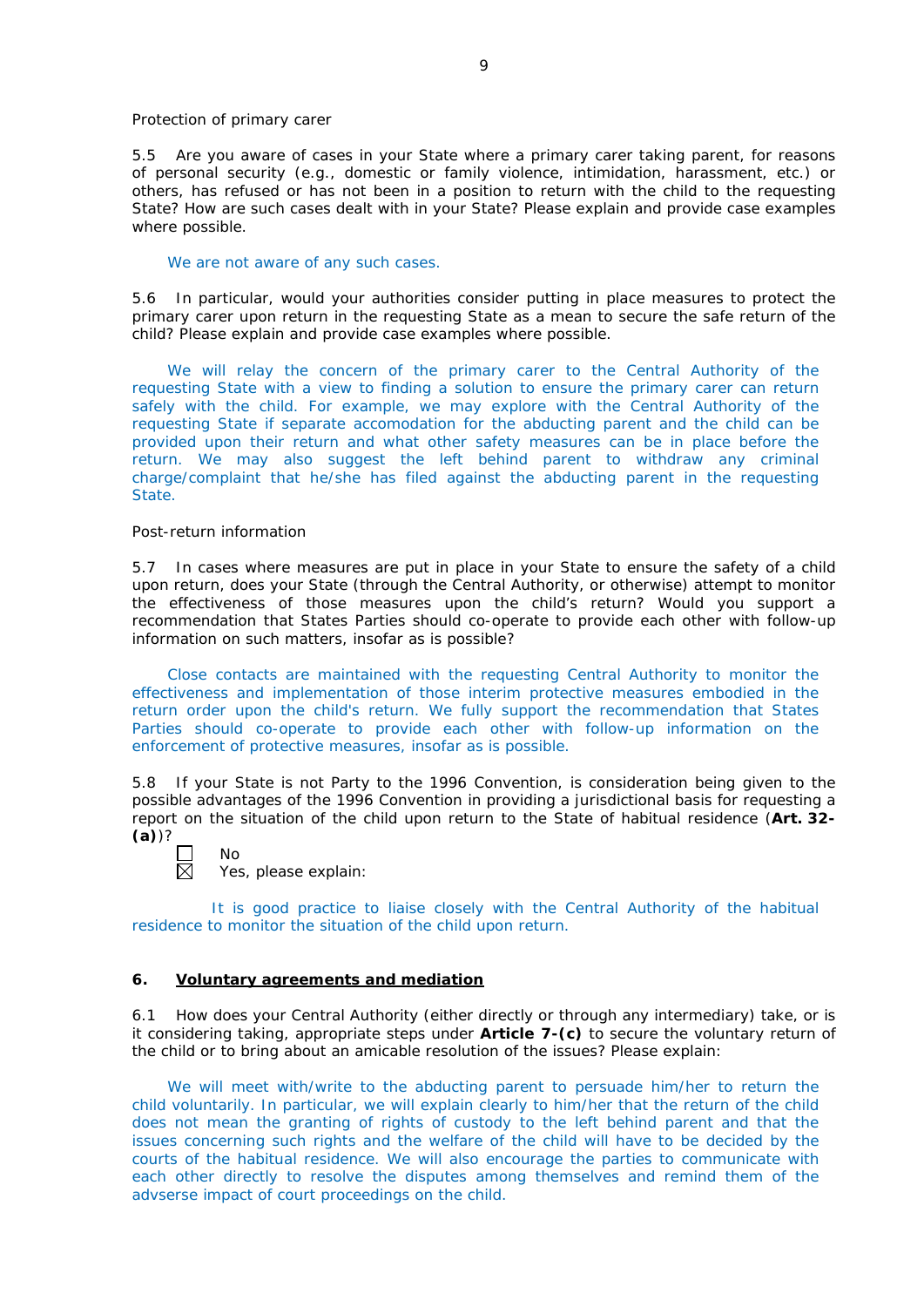6.2 In what ways have you used the "Guide to Good Practice on Mediation" <sup>12</sup> for the purpose of implementing the 1980 Convention in your State? Please explain:

We will refer the parties to non-governmental organisations which provide mediation services if the parties wish to undertake mediation.

6.3 Has your State considered or is it in the process of considering the establishment of a Central Contact Point for international family mediation to facilitate access to information on available mediation services and related issues for cross-border family disputes involving children, or has this task been entrusted to the Central Authority?<sup>13</sup><br>
No, please explain:

No, please explain:

Due to the limited number of cases, it is considered not cost effective. The present available facilities are considered sufficient to serve the purpose.

Yes, please explain:  $\Box$ Please insert text here

### **7. Preventive measures**

7.1 Has your State taken steps to advance the development of a travel form under the auspices of the International Civil Aviation Organisation?14

|  | Nο |
|--|----|
|  |    |

Yes, please describe: Please insert text here

7.2 Regardless of whether the International Civil Aviation Organisation adds the development of a travel form to its work programme, would your State support the development of a non-mandatory model travel form under the auspices of the Hague Conference?

 $\boxtimes$ Yes  $\Box$ 

No, please explain: Please insert text here

## **8. The Guide to Good Practice under the 1980 Convention**

8.1 In what ways have you used the Parts of the Guide to Good Practice<sup>15</sup> to assist in implementing for the first time, or improving the practical operation of, the 1980 Convention in your State?

a. Part I on Central Authority Practice. Please explain:

We have used the Guide to Good Practice as reference in improving the implementation and operation of the Convention and as the basis for the preparation of the Office Practice Manual. The Guide also serves as reference in our making of policy and practical decisions relating to the implementation of the Convention. The Guide provides useful practical guidance to the relevant authorities which play a part in the operation of the Convention.

b. Part II on Implementing Measures. Please explain:

see (a) above.

<u>.</u>

c. Part III on Preventive Measures. Please explain:

<sup>&</sup>lt;sup>12</sup> Available on the Hague Conference website at < www.hcch.net > under "Child Abduction Section" then "Guides to Good Practice".

<sup>&</sup>lt;sup>13</sup> As it has been encouraged in the Guide to Good Practice on Mediation, Chapter 4, on "Access to Mediation". par. 114-117. See also [Conclusions and Recommendations of the 2011](https://assets.hcch.net/upload/wop/concl28sc6_e.pdf) / 2012 Special Commission (*supra.*  .<br>note 5) at par. 61.

<sup>14</sup> See the [Conclusions and Recommendations of the 2011](https://assets.hcch.net/upload/wop/concl28sc6_e.pdf) / 2012 Special Commission (*supra.* note 5) at par. 92.

<sup>&</sup>lt;sup>15</sup> All Parts of the Guide to Good Practice under the 1980 Convention are available on the Hague Conference website at < www.hcch.net > under "Child Abduction Section" then "Guides to Good Practice".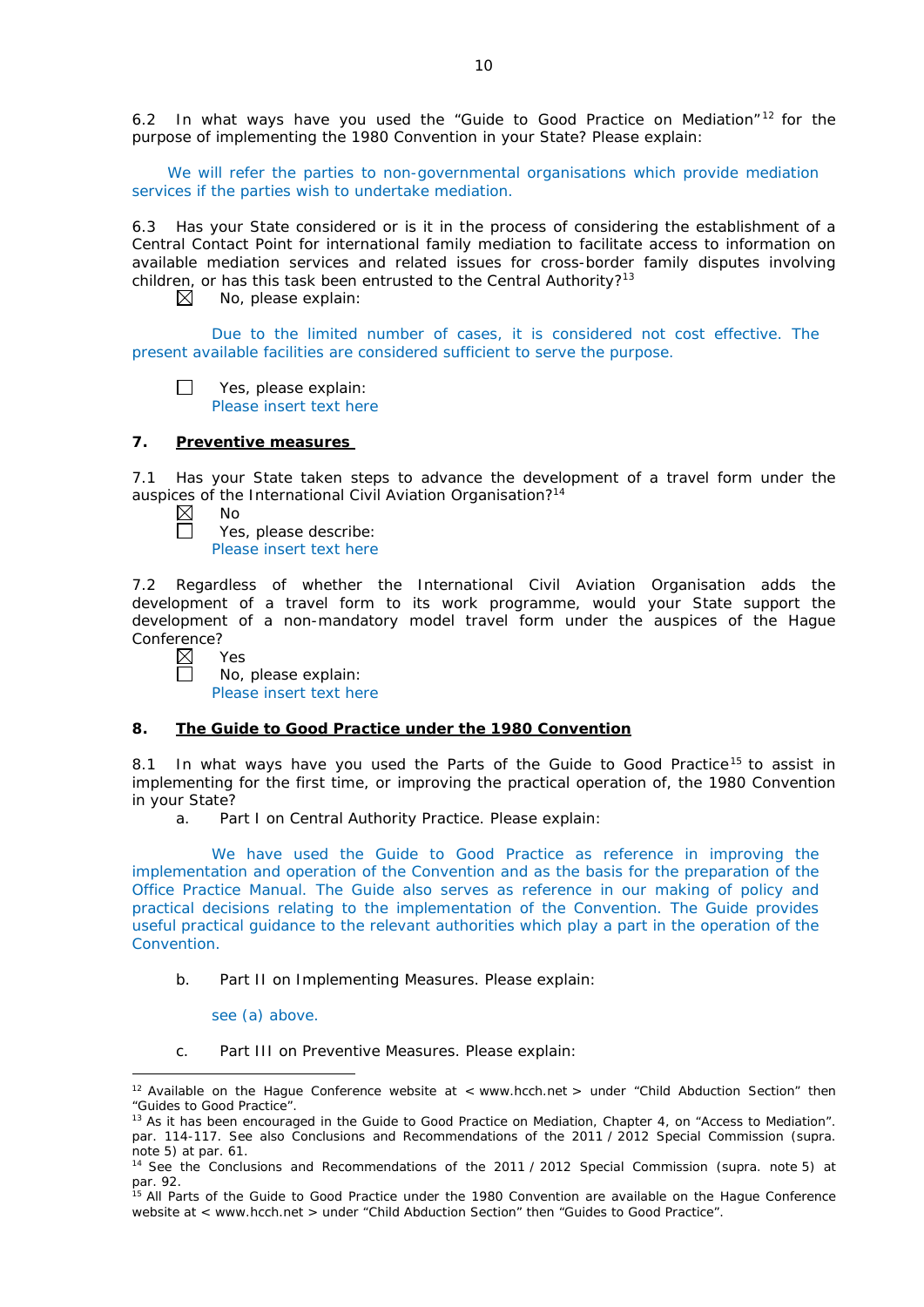see (a) above.

d. Part IV on Enforcement. Please explain:

see (a) above.

8.2 How have you ensured that the relevant authorities in your State have been made aware of, and have had access to, the Guide to Good Practice?

The relevant authorities in our jurisdiction are well aware of and have access to the Guide to Good Practice posted in HCCH's websites. Their attention is also drawn to the relevant parts when seminars/lectures are conducted for them.

8.3 Do you have any other comments about any Part of the Guide to Good Practice?

We do not have any other comments about any Part of the Guide to Good Practice.

#### **9. Publicity and debate concerning the 1980 Convention**

9.1 Has the 1980 Convention given rise to (a) any publicity (positive or negative) in your State, or (b) any debate or discussion in your national parliament or its equivalent?

 $\boxtimes$ No 戸

Yes, please indicate the outcome of this debate or discussion, if any: Please insert text here

9.2 By what methods does your State disseminate information to the public about the 1980 Convention?

Through talks and seminars given to the public, e.g. to the university students. Also the information about the Convention can be found in our website: http://www.doj.gov.hk/childabduct/index.html

## **PART IV: TRANSFRONTIER ACCESS / CONTACT AND INTERNATIONAL FAMILY RELOCATION**

#### **10. Transfrontier access / contact**<sup>16</sup>

10.1 Since the 2011 / 2012 Special Commission, have there been any significant developments in your State regarding Central Authority practices, legislation, procedural rules or case law applicable in cases of transfrontier contact / access?

 $\boxtimes$ П

-

No

Yes, please explain: Please insert text here

10.2 Please indicate any important developments in your State, since the 2011 / 2012 Special Commission, in the interpretation of **Article 21** of the 1980 Convention.

There has not been any important developments in the the interpretation of Article 21 of the Convention.

10.3 What problems have you experienced, if any, as regards co-operation with other States in respect of:

a. the granting or maintaining of access rights;

We have not experienced any problems.

b. the effective exercise of rights of access; and

<sup>16</sup> See the [Conclusions and Recommendations](https://assets.hcch.net/upload/concl28sc5_e.pdf) of the 2006 Special Commission (*supra.* note 5) at paras 1.7.1 to 1.7.3.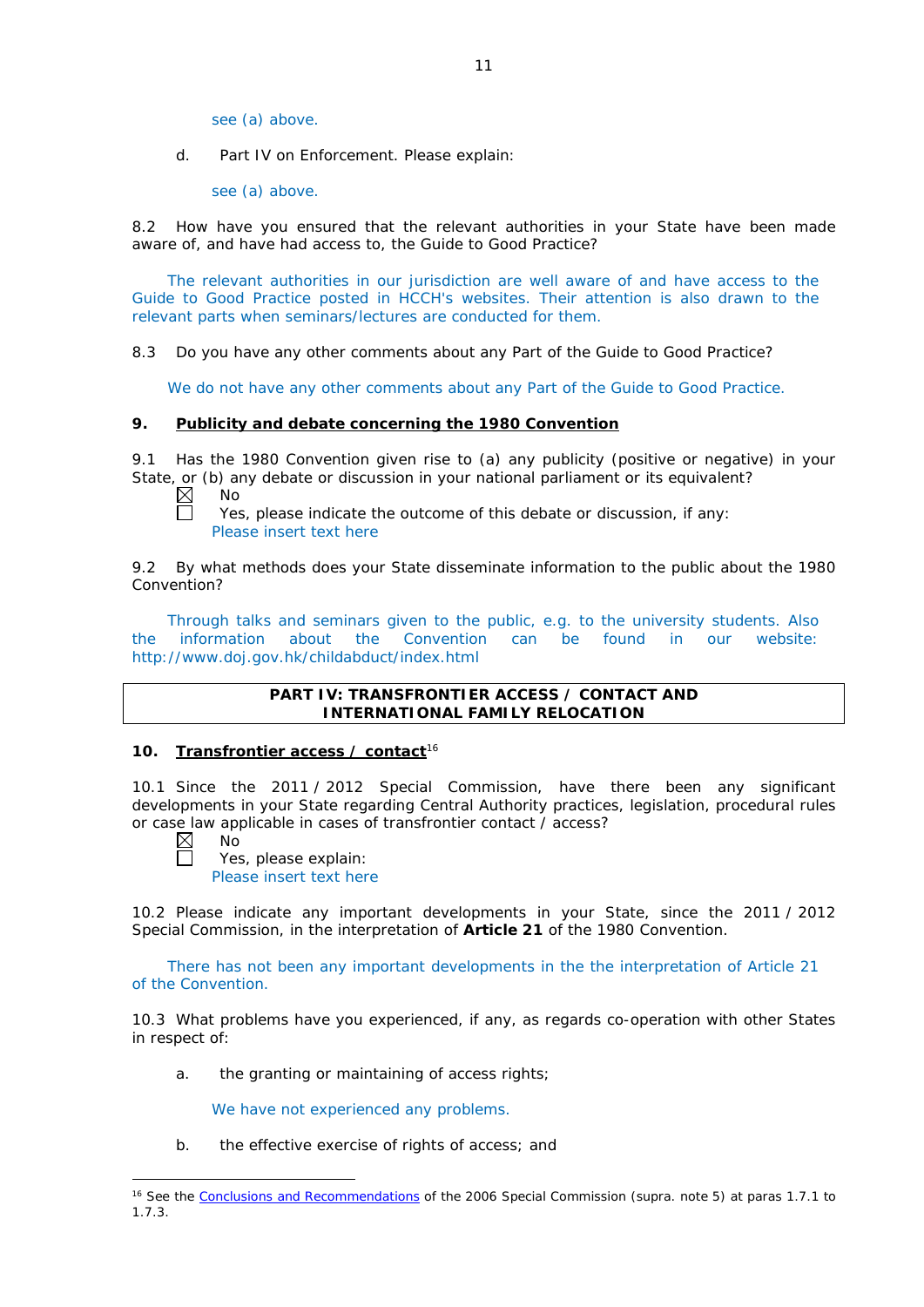We have not experienced any problems.

c. the restriction or termination of access rights.

We have not experienced any problems.

Please provide case examples where possible.

Not applicable.

10.4 In what ways have you used the "General Principles and Guide to Good Practice on Transfrontier Contact Concerning Children"17 to assist in transfrontier contact / access cases in your State? Can you suggest any further principles of good practice?

We have used the particular General Principles and Guide to Good Practice as reference in improving the implementation and operation of the Convention with regard to contact/access cases. We have only very few cases on contact/access.

### **11. International family relocation**<sup>18</sup>

11.1 Since the 2011 / 2012 Special Commission, have there been any significant developments in your State regarding the legislation, procedural rules or case law applicable to international family relocation? Where possible, please explain these developments in the legislation, procedural rules or case law:

There is no significant development in this aspect.

### **PART V: NON-CONVENTION CASES AND NON-CONVENTION STATES**

### **12. Non-Convention cases and non-Convention States**

12.1 Are there any States that you would particularly like to see become a State Party to the 1980 Convention? If so, what steps would you suggest could be taken to promote the Convention and encourage ratification of, or accession to, the Convention in those States? Please explain:

We have no particular recommendations at this stage.

12.2 Are there any States which are not Parties to the 1980 Convention or not Members of the Hague Conference that you would like to see invited to the Special Commission meeting in 2017?

We have no particular recommendations at this stage.

*The "Malta Process"*<sup>19</sup>

-

<sup>&</sup>lt;sup>17</sup> Available on the Hague Conference website at < www.hcch.net > under "Child Abduction Section" then "Guides to Good Practice".

<sup>&</sup>lt;sup>18</sup> See the Conclusions and Recommendations of the 2006 Special Commission meeting at paras 1.7.4 to 1.7.5: *"*1.7.4 The Special Commission concludes that parents, before they move with their children from one country to another, should be encouraged not to take unilateral action by unlawfully removing a child but to make appropriate arrangements for access and contact preferably by agreement, particularly where one parent intends to remain behind after the move.

<sup>1.7.5</sup> The Special Commission encourages all attempts to seek to resolve differences among the legal systems so as to arrive as far as possible at a common approach and common standards as regards

relocation."<br><sup>19</sup> The "Malta Process" is a dialogue between certain States Parties to the 1980 and 1996 Conventions and certain States which are not Parties to either Convention, with a view to securing better protection for crossborder rights of contact of parents and their children and addressing the problems posed by international abduction between the States concerned. For further information see the Hague Conference website at < www.hcch.net > under "Child Abduction Section" then "Judicial Seminars on the International Protection of Children".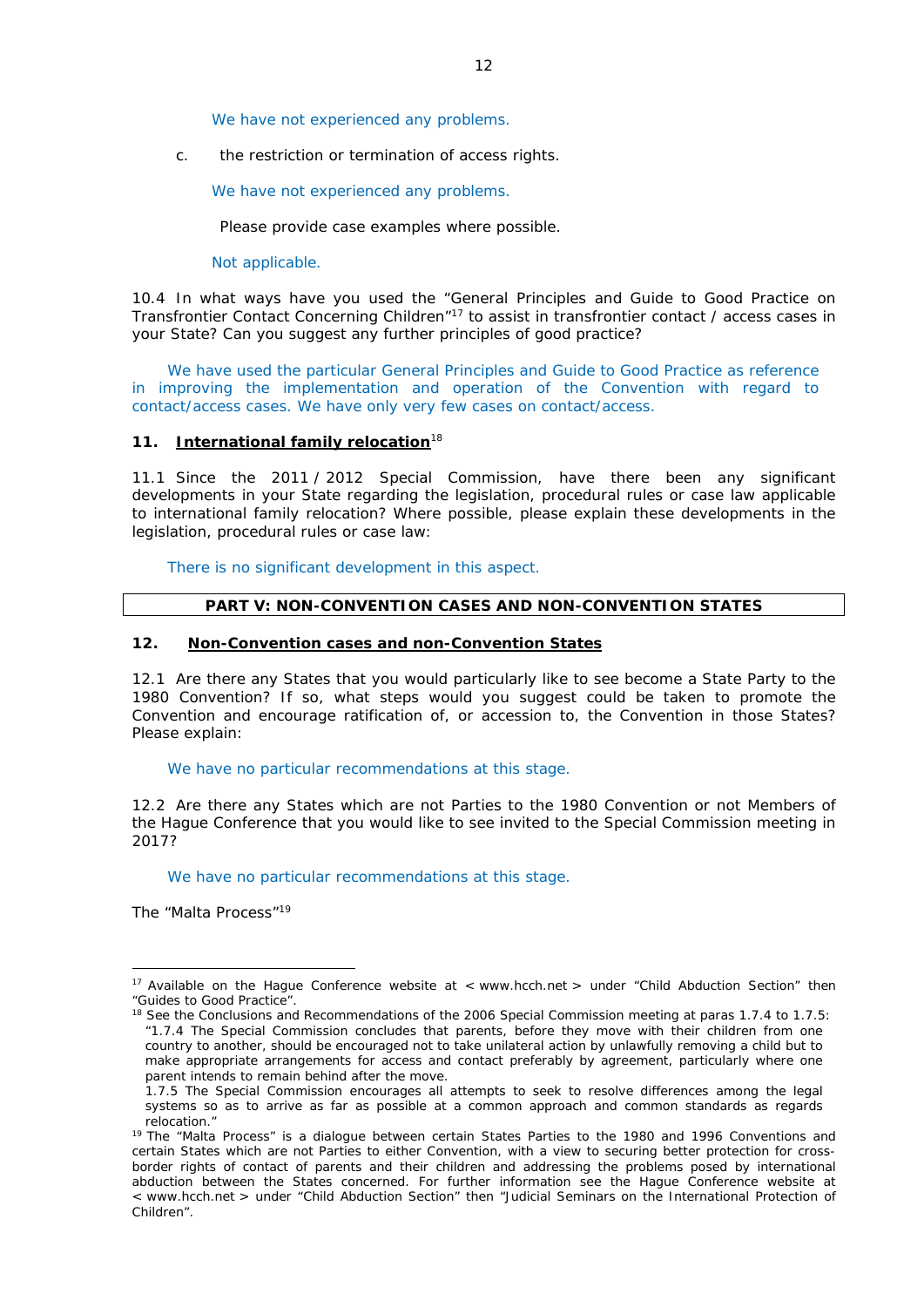- 12.2 In relation to the "Malta Process":
	- a. Do you have any comment to make on the "Principles for the Establishment of Mediation Structures in the context of the Malta Process" and the accompanying Explanatory Memorandum?20

We do not have any comments.

b. Have any steps been taken towards the implementation of the Malta Principles in your State and the designation of a Central Contact Point, in order to better address cross-border family disputes over children involving States that are not a Party to the 1980 and 1996 Hague Conventions?<br>
M No

No  $\Box$ Yes, please explain: Please insert text here

c. What is your view as to the future of the "Malta Process"?

We have no comments.

### **PART VI: TRAINING AND EDUCATION AND THE TOOLS, SERVICES AND SUPPORT PROVIDED BY THE PERMANENT BUREAU**

## **13. Training and education**

13.1 Can you give details of any training sessions / conferences organised in your State to support the effective functioning of the 1980 Convention, and the influence that such sessions / conferences have had?

Seminars are provided by the Central Authority to the relevant authorities within the government, such as the Social Welfare Department and the Police Force. Institutions responsible for the continuing legal education would organize training sessions/seminars on this subject from time to time and one of those judges responsible for handling convention cases would normally be invited to be the speaker. These training sessions are well received by attendees which raise their awareness as well as update their knowledge on the operation of the Convention. Also, the Asia Pacific Regional Office of the Hague Conference on Private International Law was established in Hong Kong SAR in November 2012. Since then, it has organised regular conferences/seminars in the Hong Kong SAR of PRC and other countries within the Region to promote the awareness and operation of the Convention.

# **14. The tools, services and support provided by the Permanent Bureau**

#### *In general*

-

14.1 Please comment or state your reflections on the specific tools, services and support provided by the Permanent Bureau to assist with the practical operation of the 1980 and 1996 Conventions, including:

a. The Country Profile available under the Child Abduction Section.

It assists States Parties to have basic understanding of the operation of the Convention in other States Parties.

b. INCADAT (the international child abduction database, available at < www.incadat.com >).

<sup>&</sup>lt;sup>20</sup> The Principles and Explanatory Memorandum were circulated to all Hague Conference Member States and all States participating in the Malta Process in November 2010. They are available on the Hague Conference website at < www.hcch.net > under "Child Abduction Section" then "Judicial Seminars on the International Protection of Children".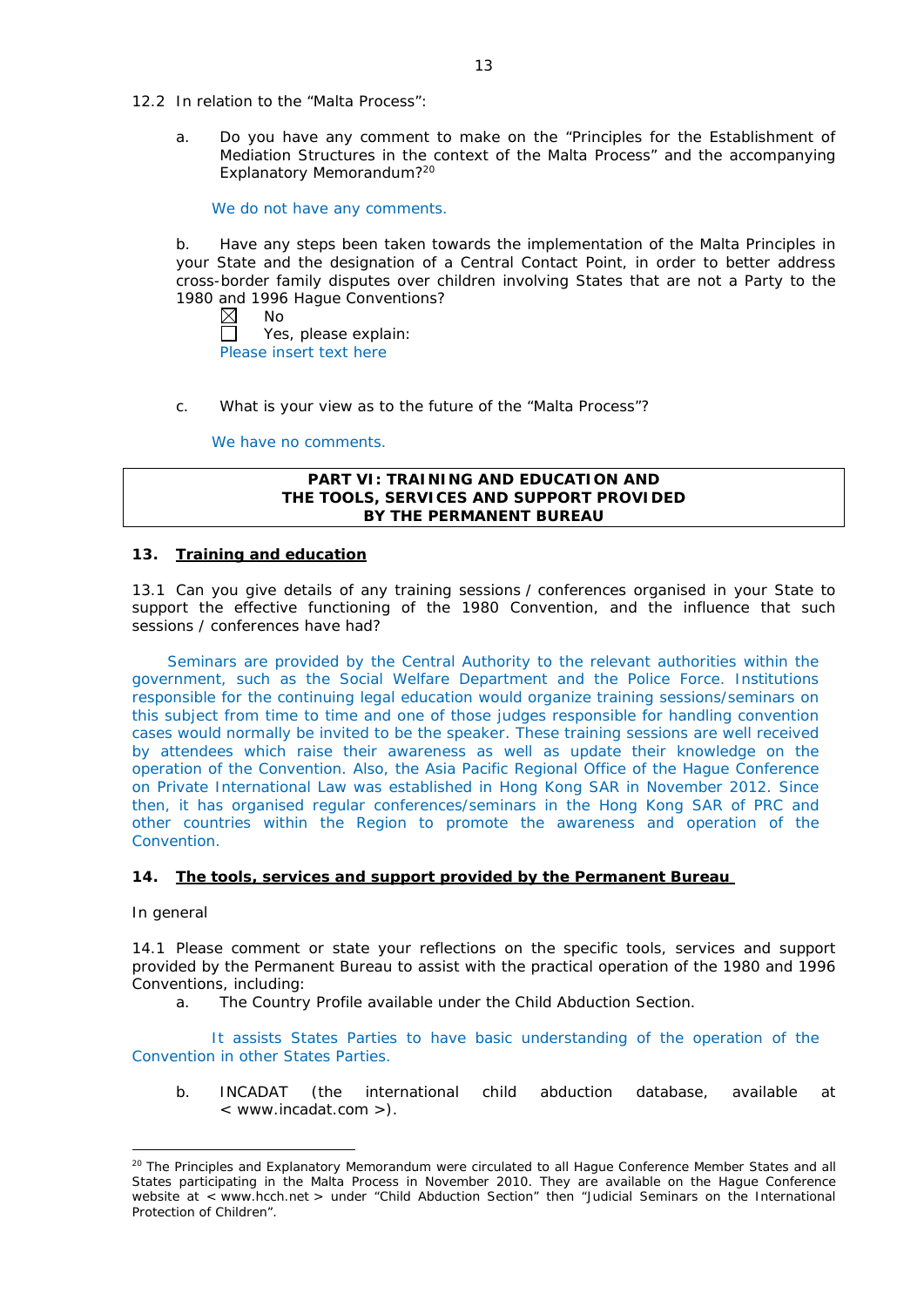It provides very useful reference and is very user friendly

c. *The Judges' Newsletter* on International Child Protection - the publication of the Hague Conference on Private International Law which is available online for free;<sup>21</sup>

It provides very useful reference.

d. The specialised "Child Abduction Section" of the Hague Conference website  $(<$  www.hcch.net >);

It provides very useful reference.

e. INCASTAT (the database for the electronic collection and analysis of statistics on the 1980 Convention);  $22$ 

It provides very useful reference.

f. Providing technical assistance and training to States Parties regarding the practical operation of the 1980 and 1996 Conventions.<sup>23</sup> Such technical assistance and training may involve persons visiting the Permanent Bureau or, alternatively, may involve the Permanent Bureau organising, or providing assistance with organising, national and international judicial and other seminars and conferences concerning the Convention(s) and participating in such conferences;

We very much appreciate the Permanent Bureau's efforts in organising seminars, conferences and special meetings to promote judicial and administrative co-operation as well as providing support in maintaining relevant materials and updated information in its website for the effective operation of the Convention by the Central Authorities.

g. Encouraging wider ratification of, or accession to, the Convention(s), including educating those unfamiliar with the Convention(s);  $24$ 

It ensures the effective operation of the Convention on a wide basis.

h. Supporting communications between Central Authorities, including maintaining their contact details updated on the HCCH website;

It is important to have such support in order to maintain the effectiveness and efficiency in the implementation of the Convention.

i. Supporting communications among Hague Network Judges and between Hague Network Judges and Central Authorities, including maintaining a confidential database of up-to-date contact details of Hague Network Judges

It is important to have such support in order to maintain the effectiveness and efficiency in the implementation of the Convention.

*Other*

<u>.</u>

- 14.2 What other measures or mechanisms would you recommend:
	- a. To improve the monitoring of the operation of the Conventions;

<sup>&</sup>lt;sup>21</sup> Available on the Hague Conference website at < www.hcch.net > under "Child Abduction Section" and "Judges' Newsletter on International Child Protection". For some volumes of *The Judges' Newsletter*, it is possible to download individual articles as required.

<sup>&</sup>lt;sup>22</sup> Further information is available via the Hague Conference website at < www.hcch.net > under "Child Abduction Section" then "INCASTAT".

<sup>&</sup>lt;sup>23</sup> Such technical assistance may be provided to judges, Central Authority personnel and / or other professionals involved with the practical operation of the Convention(s).

<sup>&</sup>lt;sup>24</sup> Which again may involve State delegates and others visiting the Permanent Bureau or, alternatively, may involve the Permanent Bureau organising, or providing assistance with organising, national and international judicial and other seminars and conferences concerning the Convention(s) and participating in such conferences.